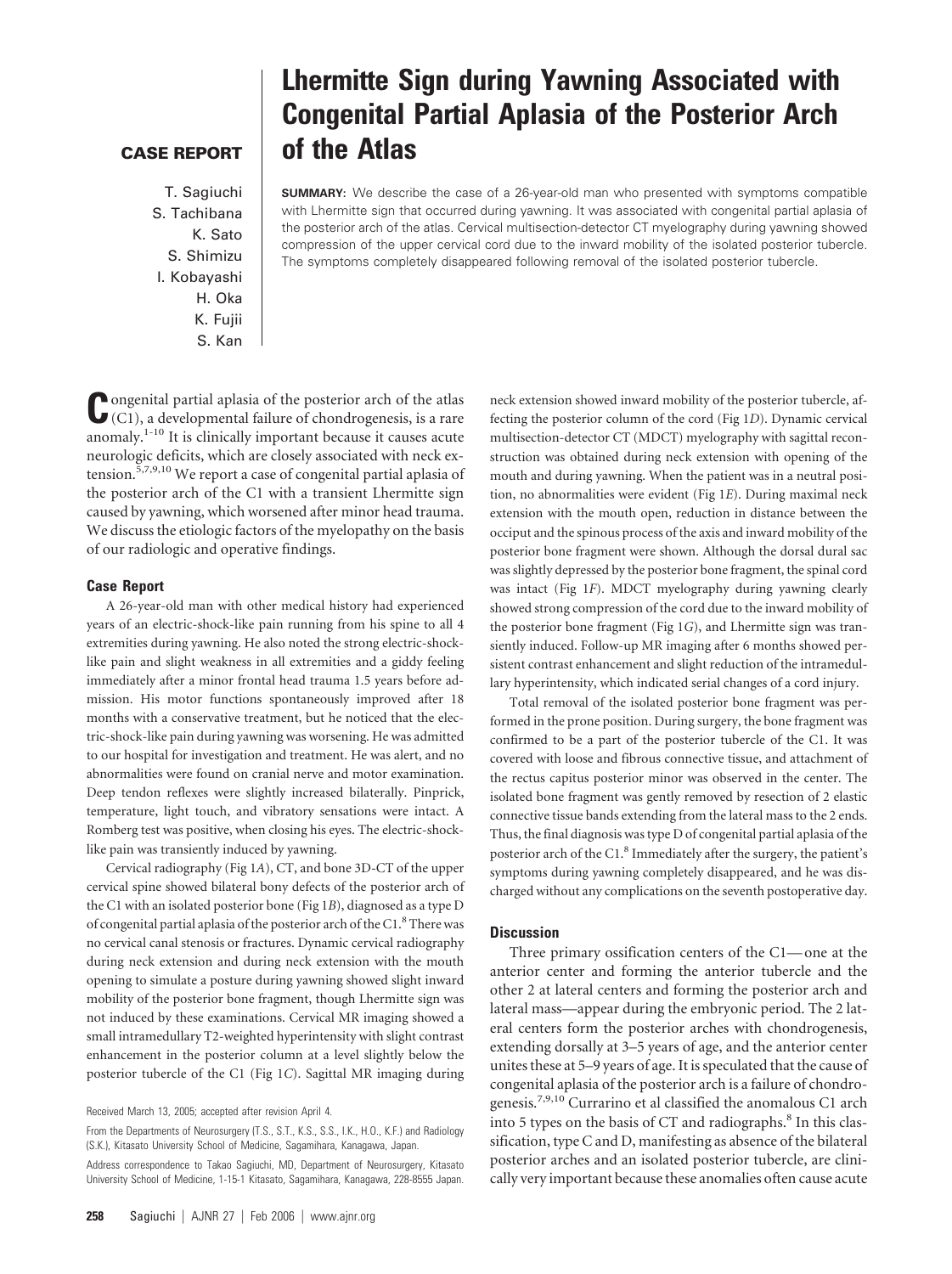









**Fig 1.** *A,* Lateral cervical radiograph shows bilateral bony defects of the posterior arch of the atlas and an isolated posterior tubercle.

*B,* CT of C1 shows bilateral bony defects of the posterior arch and an isolated posterior tubercle.

*C,* Sagittal T2-weighted MR image in neutral position shows an intramedullary hyperintensity lesion in the posterior column of the spinal cord slightly below the posterior tubercle of C1.

*D,* Sagittal T2-weighted MR image in neck extension shows the inward displacement of the posterior tubercle, corresponding to the T2-weighted hyperintensity.

*E,* MDCT myelography in neutral position shows no abnormality.

*F,* MDCT myelography in maximal neck extension with the mouth open shows slight ventral displacement of the posterior bone fragment, without cord compression.

*G,* MDCT myelography during yawning shows cord compression due to the ventral displacement of the posterior bone fragment.

neurologic deficits such as transient quadriparesis,<sup>2,5-10</sup> paraparesis,<sup>6</sup> Lhermitte sign,<sup>5,10</sup> chronic neck pain,<sup>8,9</sup> and headache.<sup>6</sup> To the best of our knowledge, 18 case reports have been published in the literature.<sup>2-10</sup> Patient backgrounds, including ours, were 9 women and 10 men ranging in age from 8.5 to 57 years (mean, 32.7 years). Regarding manifestation of these neurologic deficits, Richardson et al<sup>5</sup> and Sharma et al<sup>9</sup> suggested the cause was the secondary cord compression caused by inward mobility of the isolated posterior tubercle and surrounding fragile soft tissue due to reduction in distance between the occiput and the spinous process of the axis during neck extension. In the diagnosis, cervical lateral radiograph and CT are very useful and important tools for the initial diagnosis. Dynamic cervical radiographs are helpful for evaluating mobility of the isolated posterior tubercle.<sup>9</sup>

Lhermitte sign in 3 patients, including ours, was related to neck extension.5,10 Lhermitte sign caused by yawning is a rare phenomenon. Although our dynamic studies on cervical radiography, MR imaging, and MDCT myelography clearly identified inward mobility of the isolated posterior tubercle related